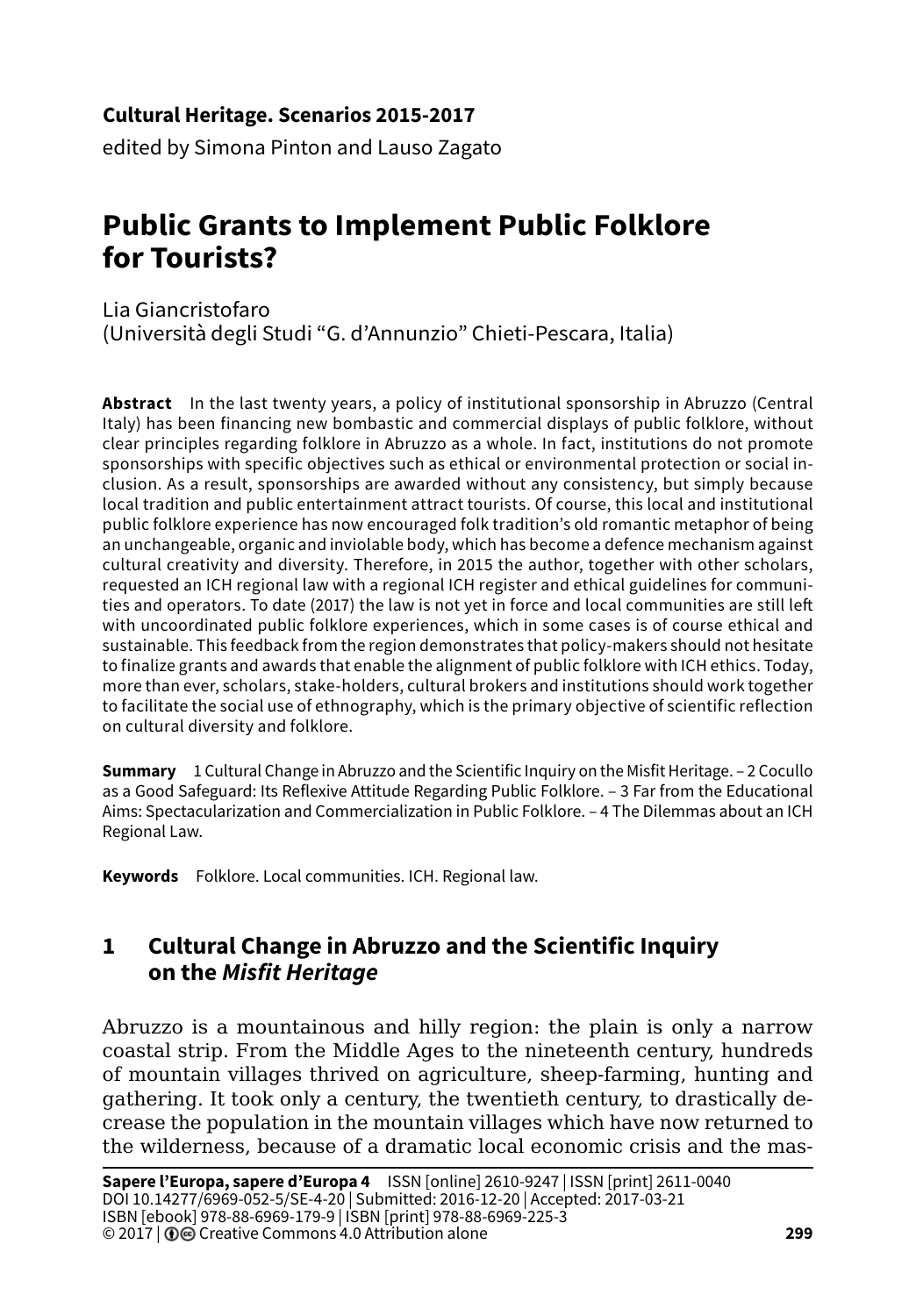sive, resultant migration.**<sup>1</sup>** Also in Abruzzo, National Plans for Development of the South (Cassa per il Mezzogiorno) created great industries in the lowlands, huge urbanization of the coastal areas and loss of economies in mountainous areas. Economies based on reciprocity and on local solidarity rapidly turned into advanced capitalist economies. It was economic colonialism that created social and cultural problems.**<sup>2</sup>**

Being a native anthropologist, I have observed this cultural change in Abruzzo, where I live and work. In the early '70s, the villages were still a type of cultural production and consumer unit. Later on, social pressures from industrialization on the one hand, and migration to metropolitan areas on the other hand, definitively changed cultural patterns and the circulation of money. This economic phenomenon reduced solidarity and unleashed conflict in villages. In other words, the working class accepted the convenience of modernization, without openly letting go of its prejudices, superstitions, cultural dependency or subordination (Gramsci 1966).

The rural mechanisms of solidarity and reciprocity survived but only in symbolic form through public expressions of folklore (E. Giancristofaro 1978). The transition from an autocratic economy of subsistence, to an artificial economy was so quick that the working class was easily trapped into new forms of cultural dependency. The comfortable adoption of cultural forms inspired by the recent past (like the nostalgic image of a picturesque and genuine 'village life') expanded across new urban classes like a 'sense of guilt' because of this unexpected economic growth. The adoption of laical rituals inspired by the distant past (like the prestigious image of the 'medieval history' of local towns) expanded across new urban classes like the new 'popular identity'.

In the '60s, '70s and early '80s, several scholars led by Alfonso Di Nola and Alberto Cirese thoroughly inventoried oral heritage in Abruzzo villages. These surveys interpreted the popular trend of keeping the "misfit and magic expressions" as a popular tactic to combat the alienation brought on by new patterns of money and migration (De Martino 1959, 1978; Cirese 1973; Di Nola 1976). This approach was unpopular; that means it has involved only the villages, and did not receive an endorsement from the political level, who was eager to erase the peasant memories. Anyway,

**1** Since 1861 (date of the unification of Italy), more than 1,300,000 residents left the region, because of their poverty and exploitation by the owners of the lands. This loss created a cultural shock in villages (Spedicato, L. Giancristofaro 2010).

**2** After WWII, workers moved especially to the coastal towns of Abruzzo, and a new coastal city, Pescara, in few years exceeded 100,000 inhabitants. Several coastal cities increased to 50,000 inhabitants (Montesilvano, Chieti, Vasto); to 30,000 inhabitants (Lanciano, Roseto, Francavilla, Giulianova); to 25,000 inhabitants (Ortona, San Salvo, Spoltore). Conversely, tens of villages in the mountains went from 3,000 inhabitants each, to 100 people mostly old and retired, therefore many villages today do not have basic community facilities (a grocery, a pharmacy, a primary school, a bakery, a fuel supplier).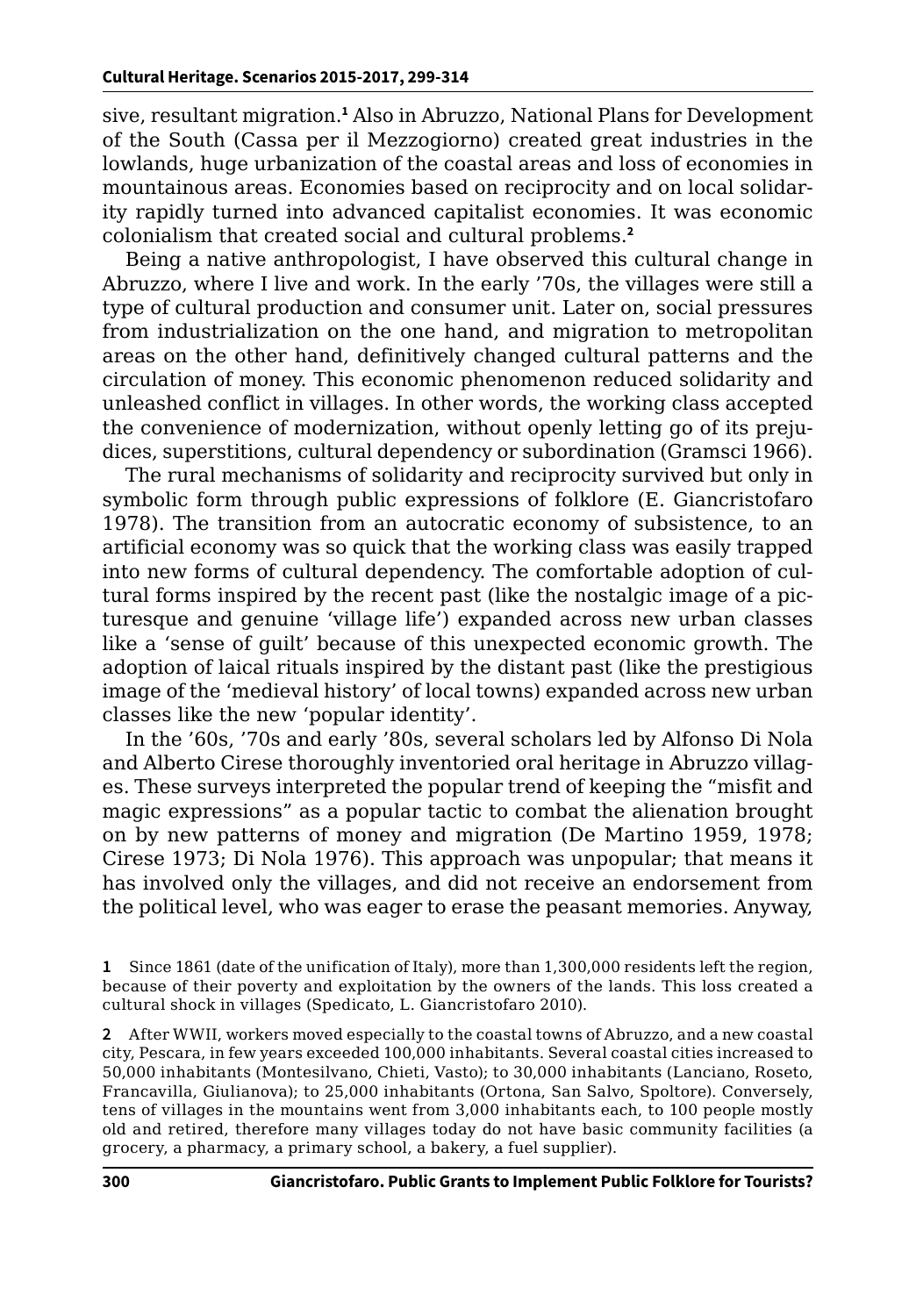public inventories were encouraged by scholars and recorded by local and collective participants (publishers, local committees,**<sup>3</sup>** district authorities, amateur historians). In several villages, the local ethnographers utilized a sort of participatory research process, a grassroots reflection of their own 'misfit status' in a rapidly changing world. The ethnography analysed local events that were essentially the old religious festivals. In public and passionate talks, scholars suggested to the communities that they should not be ashamed but should consider their folklore as an important survivor of economic production. The scholars also recommended that they should not replace folklore with consumerism or with the new trend of a popular disguise inspired by a frustrated nostalgia of the past. Scholars thus invited the communities to recognize their 'misfit heritage' as the social consciousness of sustainability and local solidarity that were overcome by capitalism and by its new culture of material comfort (Di Nola 1976; E. Giancristofaro 1978). In addition, from the '70s to 2010, wide-ranging institutional collections of audiovisual documentation took place in the area. Many ethnological items were recorded by the ICCD, Rome, as a primary collection of cultural items. The institutional inventories are professional and not participative, which means they have no public educational goals (Arantes 2009; Clemente 2014). The selected documents are still stored in paper format in databanks in national and regional record libraries, for professional use. In 2009-2010, the ethnographic data were digitalized into a database managed by the regional government of Abruzzo (Department of Planning, Human Financial and Instrumental Resources), whose search engine was called CADRA. Unfortunately, these search engines are yet to be made available to the public. To confirm, the 'misfit elements' became the public symbol of local resistance in the face of capitalism, consumerism and other elements of mass culture. In any case, this challenging reading of folklore was shared by a limited number of interested persons, and the institutional inventories did not provide a public education for the CH.

In the economic and cultural crisis, the festivals inspired by local memory have increased their function as a magical resource. Since the '90s, the peasant festivals have become a 'symbol of life', because for one day a year, they mean that there are visitors and social life in the mountain villages, a sort of enchantment. The festivals that, in the past, were economical and religious structures, are now the super-structural elements of social memory, less religious than opulent and spectacular, a symbolic function that is implemented through the mass media, *i.e.* the festivals are 'public folklore'. Of course, also in the coastal towns, at the start of the twenty-first century, the festivals mean 'life', because the societies are

**<sup>3</sup>** *I.e.* the Pro Loco, in Latin 'to favour the local place', are associations of volunteers, with aims of local promotion and cultural education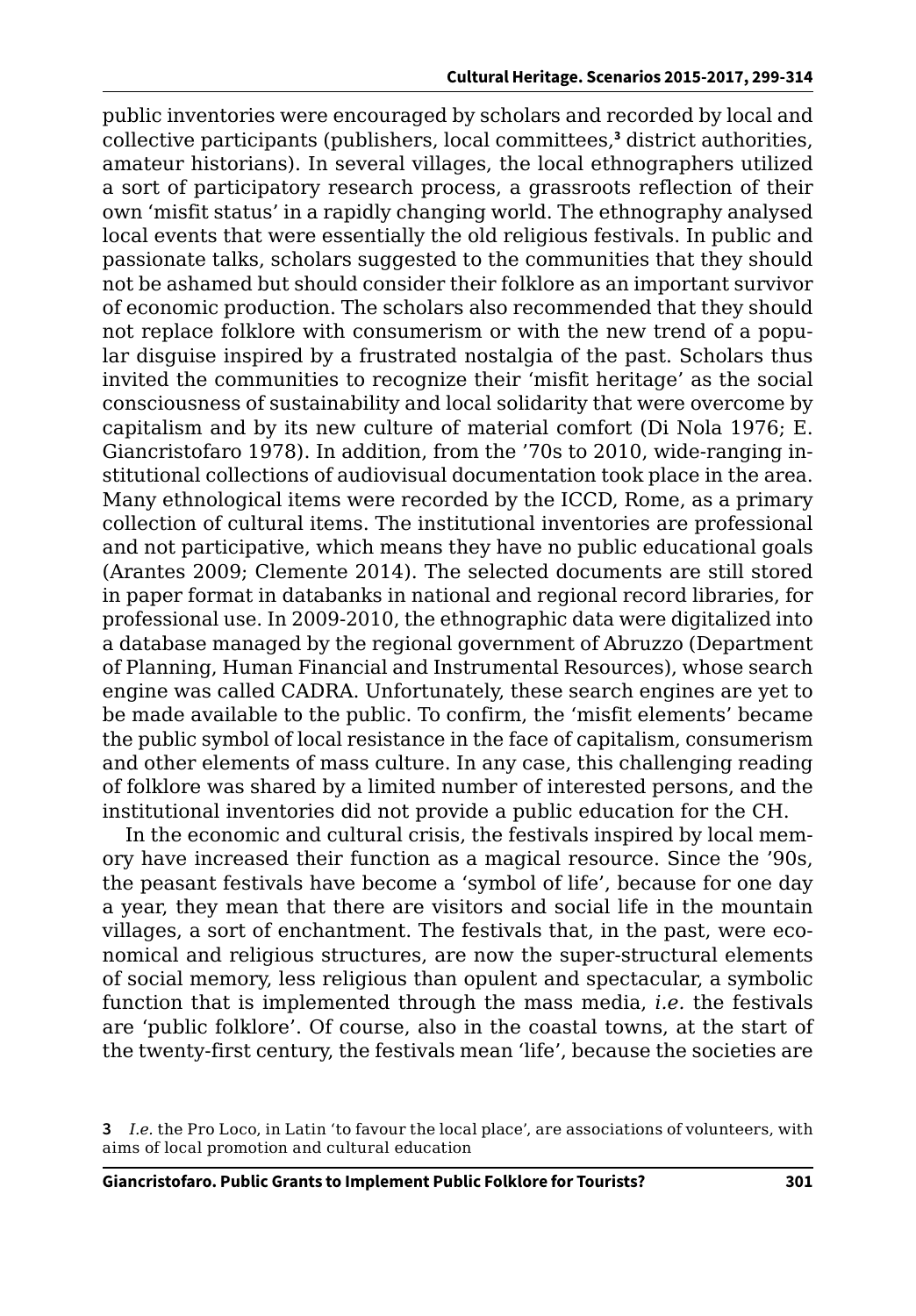led by the technological race but consumed by a lack of prospects in the 'liquid society' (Appadurai 1996; Bauman 2007).

### **2 Cocullo as a Good Safeguard: Its Reflexive Attitude Regarding Public Folklore**

Despite the large celebrations for San Domenico Abate in Cocullo, it is important to note that the current size of the village is only 300 inhabitants.**<sup>4</sup>** This CH is the main resource for the village, because no other festival in Abruzzo nowadays records this high level of attendance, and the "Cocullo phenomenon" has gone on like this for decades, thanks to the cooperation of devotional communities and of cultural anthropologists. The ritual is truly antique. Since the seventeenth century, the ritual has been based on the coexistence between local people and wild animals that the villagers utilise in the name of San Domenico Abate, on a day dedicated to him during springtime.**<sup>5</sup>** During the twenty-first century, Domenico lived in Cocullo for many years, helping the local people and performing many miracles (Di Nola 1976). It is said that he could control wolves and snakes, therefore he was recorded as a forerunner of St. Francis of Assisi and he is still beloved also in Pretoro, Villalago, Anversa, Sora, Foligno and other villages on the Appennini mountains. The religious ritual, for educational purposes, acts as a drama to illustrate this kind of 'miracle', *i.e.* the possibility of human salvation also if living through the wildlife. The villagers capture several local non-venomous snakes, and during the festival they put them on the holy statue. After the ritual, the snakes are released into the fields. This ritual is very successful because the snakes seem dangerous but their contact does no harm to anyone, and all this positivity is attributed to the Saint and to the devotion, as a 'religious fiction' (Di Nola 1976, 1982). Year after year, the ritual was thus reproduced because it worked as a public mechanism of reassurance for pastoral and rural populations who inhabited mountains in which one easily comes across poisonous snakes among stones, weeds or stacks of firewood (Di Nola 1976). This cult has a similarity with the Marcopoulos festival of the Virgin of the Snakes (*Panagia Fidoussa*), on the island of Kefalonia (Greece): here, innocuous snakes are taken to the church in bags or jars and deposited in the church near the silver icon

**<sup>4</sup>** Cocullo (AQ) is a little village near to the National Park of Abruzzo. The villagers act out a symbolic ritual with snakes that attracts twenty thousand visitors, on the day dedicated to San Domenico, the 1st of May.

**<sup>5</sup>** The basic elements of the ritual, which are the statue of San Domenico Abate and the snakes, have been documented since the seventeenth century, not before. The hypothesis that the ritual of San Domenico descends directly from the local pagan worship of the Goddess Angitia (III-I century b.C.) is quite unreliable.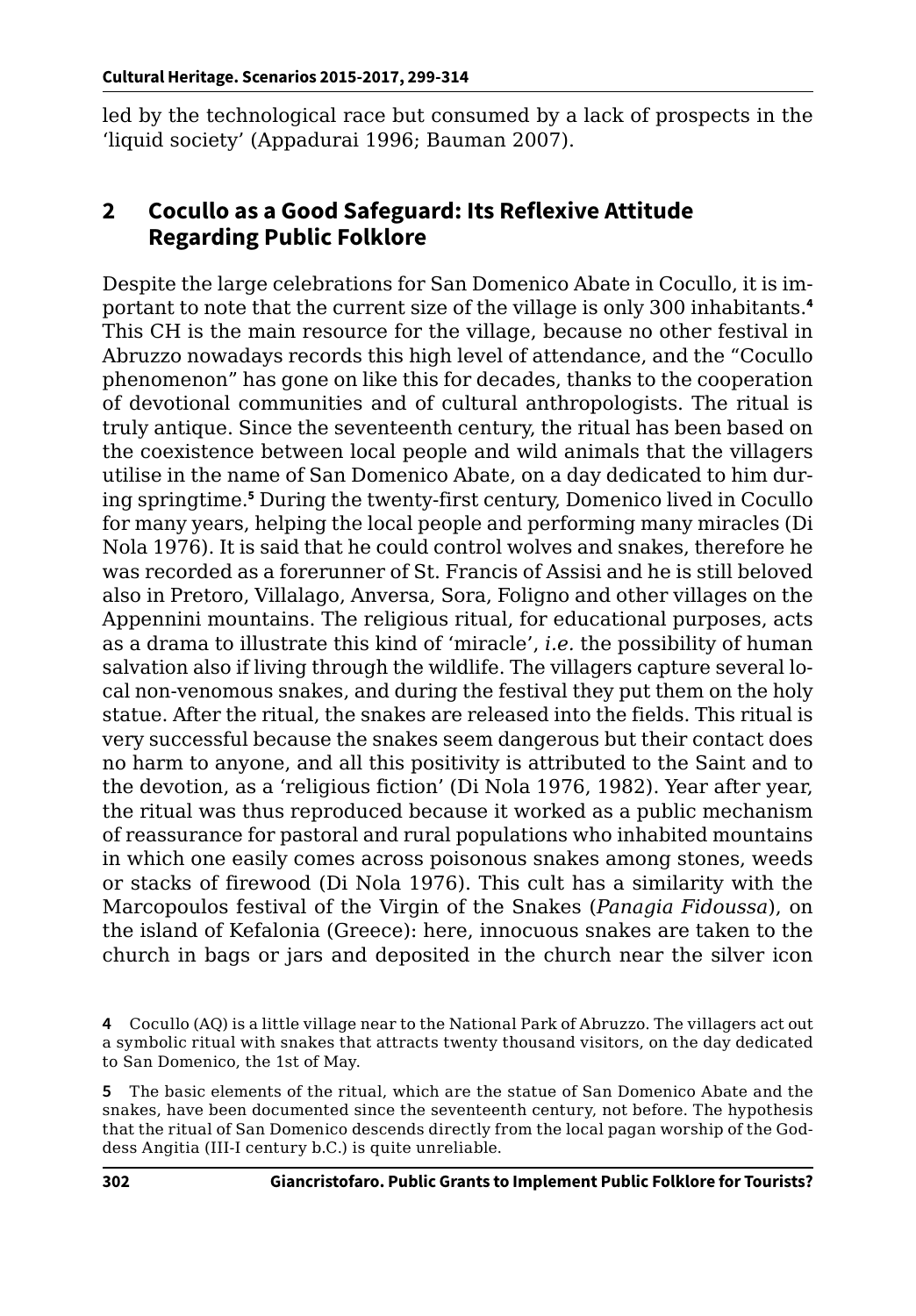

Figure 1. 1989. Discussion held by Di Nola and his students with the Cocullo Pro Loco about the meaning of their ritual in the modern world. Cocullo. © Photos by Ireneo Bellotta

of the Virgin, on 14 and 15 August.**<sup>6</sup>** Therefore, those two festivals could be the remnants of an archaic cult of innocuous snakes in the Mediterranean area, due maybe to the snake's ability to eliminate rats. The use of keeping the innocuous *grass snakes* in the houses is documented in Greek and Roman civilization and a positive idea of snakes still circulates in the peripheral areas of the Mediterranean (Andrianopoulou 2008). The popular traditions such as Marcopoulos and Cocullo are therefore resistant to the Jewish and Christian bias about the snake as the "official body of the devil" (Di Nola 1976).

In modern times, the villagers offer the snakes to the Saint but also to the visitors, giving them the chance to touch the wildlife and to overcome their prejudices around snakes, the historical symbol of the devil and of course the innocent symbol of the human ambitions. So the ritual takes also an ecological and naturalistic significance. The collective overcoming of the 'taboo' is framed by the holiness of the event, which is far from being bigoted and provincial but, rather, is transcultural (Di Nola 1976, 1982; L. Giancristofaro 2015). While in rural society the snake was real and its bite could be fatal, in artificial society the snakes have a symbolic meaning (human suffering in general) and the ritual significance has developed into a sort of ecological protection of snakes and wildlife.

Since the '80s, because of the pre-roman archaeological site not far from Cocullo, some tour operators and travel agents have asked the community

**<sup>6</sup>** In Cocullo the practice of taking the snakes into the church was stopped in the 1955 because of the bishop's command. Thereafter, the snakes have been put on the San Domenico statue outside the church.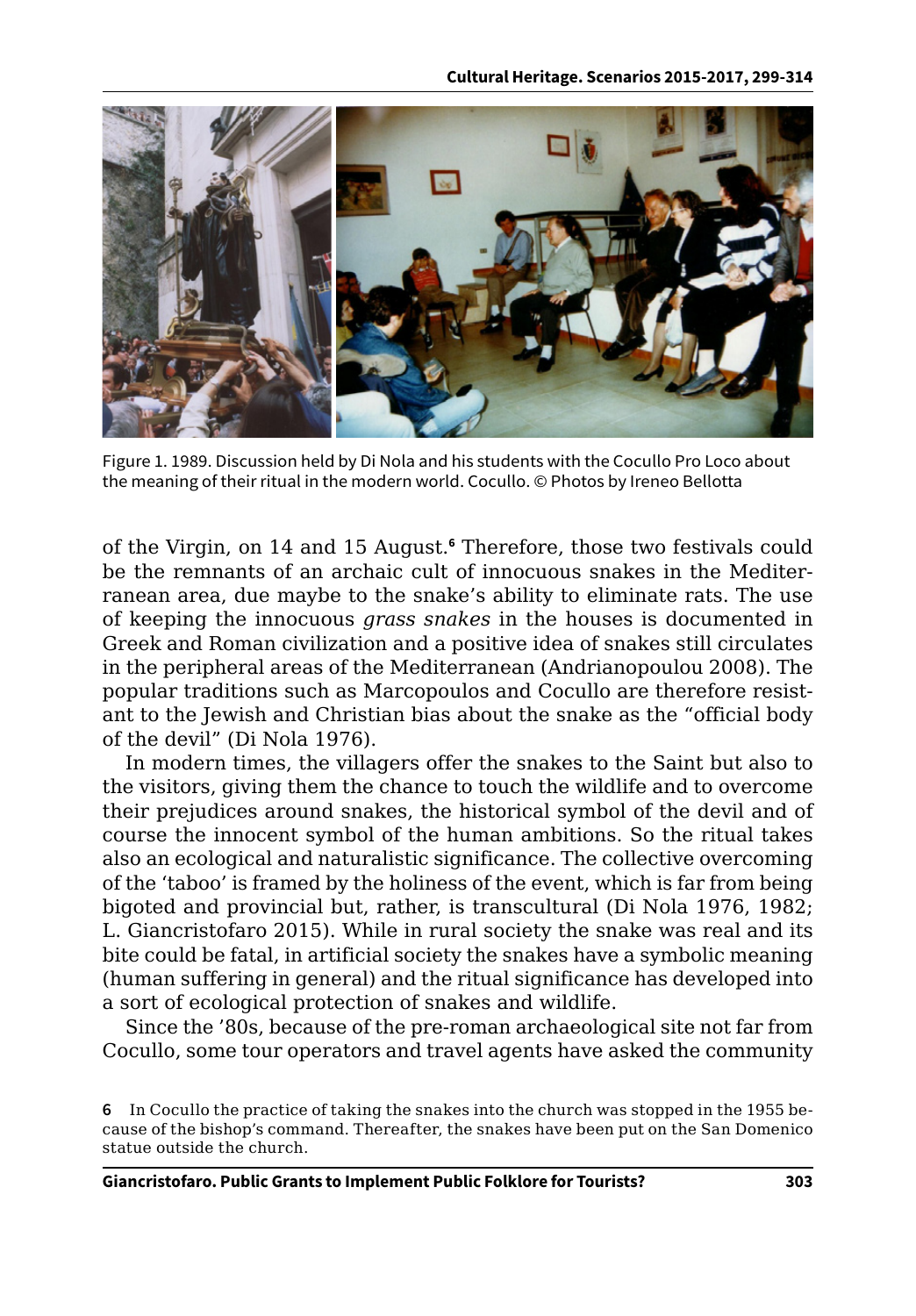to adapt the annual ritual, wearing new roman historical costumes and replacing the San Domenico Abate statue with the symbols of 'Angitia Goddess of snakes'. With increasing the marketing and the use of the festivals for tourists, the tour operators have even proposed to the Pro Loco and to the city council a "spectacularisation project with folk costumes and folk dance". This would involve selling tickets to touch the snakes and to see the performances, like a "Disneyland of strange traditions". Of course, the Cocullo community refused the 'commercialization' of its festival and intuitively understood the fragility of its heritage in a capitalistic society. Thanks to their friendships with anthropologists such as Alfonso Di Nola, the stake-holders were aware of the meanings of a neoliberal approach into local traditions, commercial sponsorship, and the tourist's impact on heritage. They were aware that the popular need to enjoy the religious festivals 'like a movie' would compromise their values, and have chosen to control the risks of laical drift in popular devotion.

The stake-holders in Cocullo have developed a loyal and open relationship with their heritage: therefore, despite demands to produce a touristic attraction, they did not let the historical suggestions irrationally affect the present. Instead, to satisfy the tour operators, the community expanded the ethical principles of the ritual: simplicity, gratuitousness, inclusive participation and the conservation of nature. The stake-holders refused to be involved in the capitalistic framework, with its deception and advertising to maximize profits. The community wants to keep its cultural expression to be that of freedom, coherency and poverty, based on respect for people and the local environment. The cult is considered as a local resource to 'be human' (Di Nola 1982). Of course, this does not mean purism, because over time the ritual has changed, a new naturalistic tourism is growing around the village and the ritual is broadcast on national and international television, without consumerism or a cheapening of the event.

Once a year, on the 1st of May, this festival in Cocullo celebrates balance and gathers together under the local memory of Domenico, the one who still displays his old know-how about how to solve human problems. Today the 'evil' is the dissolution of societies and local economies, unemployment, cultural addictions, the end of human labour and relationships, ecological catastrophes, earthquakes, but San Domenico Abate taught the Cocullo people to face their problems with passion and courage, and they continue to do so. After the death of Di Nola (1997), the Cocullo people founded the 'Alfonso Di Nola Study Centre on Popular Traditions' and asked the scholars to continue to research how to safeguard the deep meanings of the ritual. Over the past twenty years, 1997 to 2017, the Study Centre has organized many congresses and publications together with Universities, SIMBDEA and UNPLI, collecting local resources, aiming to diffuse ICH ethics and to support the claim that sustainable development must be spread by innovative enterprises in agriculture and crafts.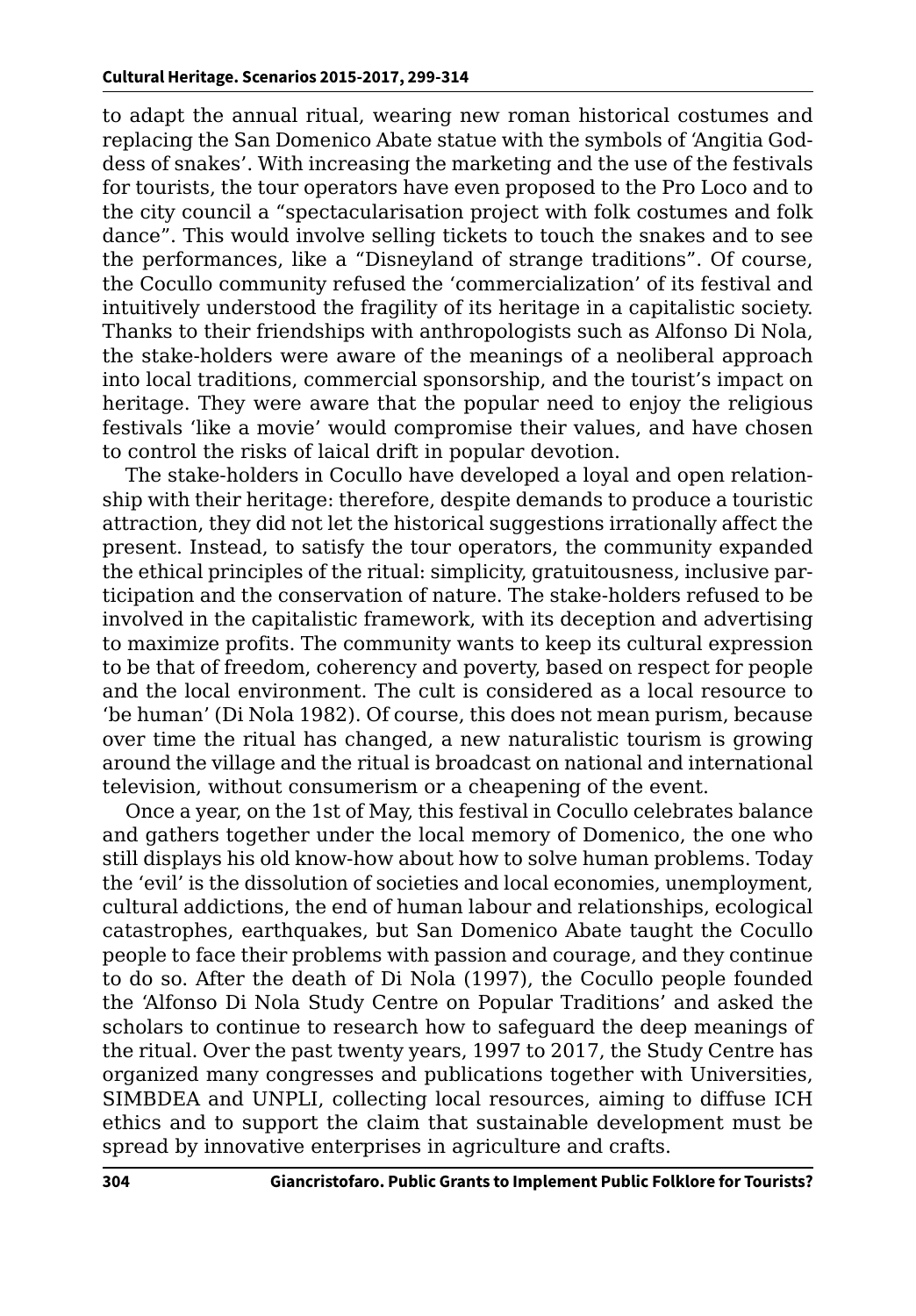

Figure 2. The *Serpari*, and the devotional medal attesting San Domenico with snakes since the seventeenth century. © Photos by Paolo Gizi

As a result, a strong sense of social responsibility has developed in Cocullo over the years. Since 1998, the community only uses renewable energy, has banned pesticides and invests many resources in environmental activities, honouring its position on the edge of the regional parks. Last but not least, because of the risk of extinction of local reptiles, the *serpari*, together with zoologists, are engaged in a project that safeguards the local snakes. The local *serpari* (snake breeders) share their traditional know-how about the wilderness with the general public, coordinating with wildlife protection laws. In recent decades, climate change, overuse of pesticides and unjustified persecution for symbolic reasons, have dramatically reduced the number of snakes and their biodiversity in the region. Conversely, the number of rats has increased. Therefore, when snakes are captured for the ritual, there is a routine veterinary examination and the information is captured in a census. After the check-up and ritual, the snakes are released into the wild, in exactly in the same place in which they were captured.

In Cocullo, the safeguard process was widely conducted bottom-up, aiming to increase the altruistic sense of responsibility towards the local heritage, mirroring the UNESCO 2003 Convention, in the spirit of the ethical, social, economic and environmental guidelines, but before the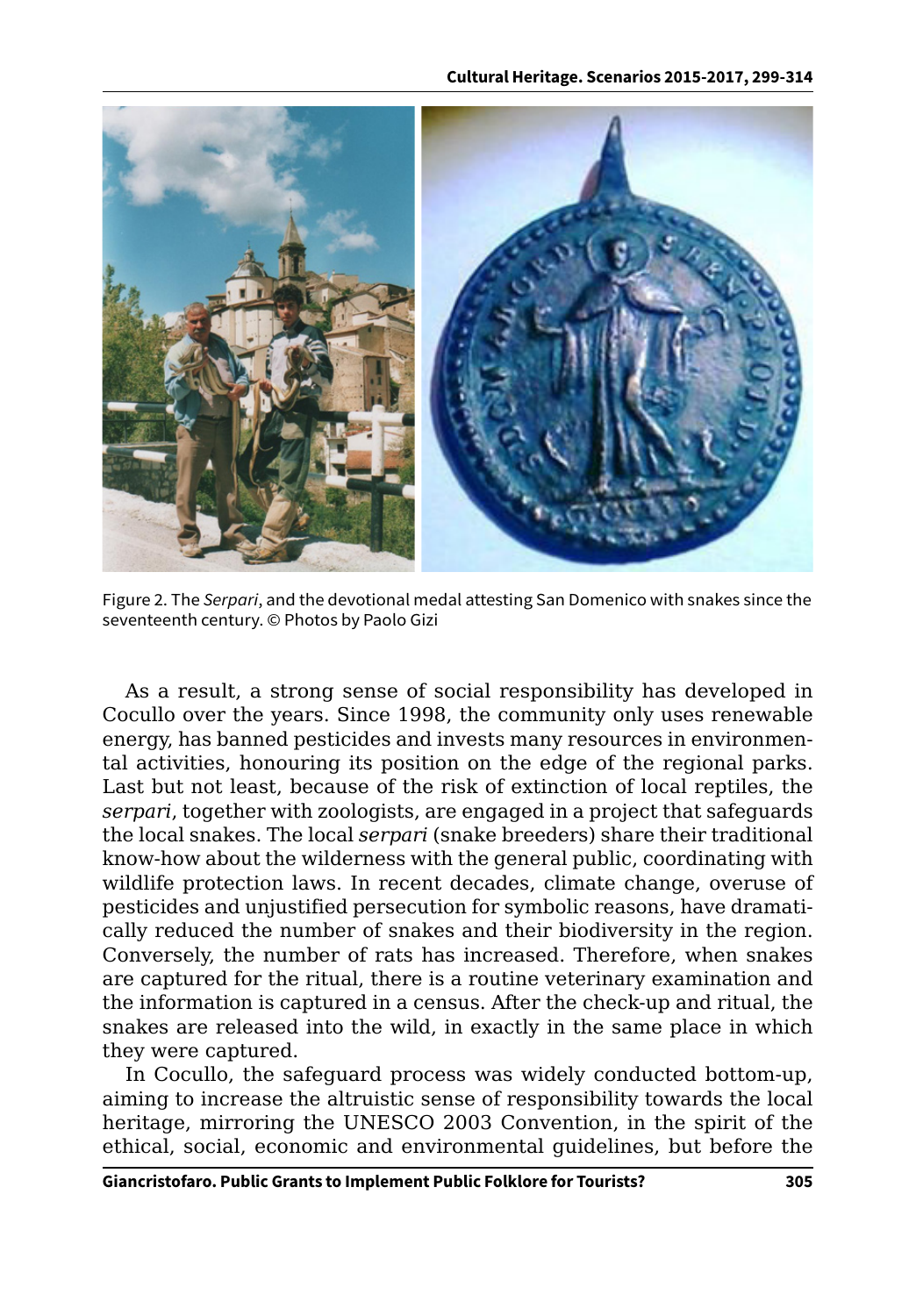Convention was even conceived. Despite this enlightened commitment, the demographic crisis and the aging of the local population are a huge risk for this CH. Therefore in 2010, after the L'Aquila earthquake, the community asked the Study Center for a 'safeguard plan' based on increasing the sustainable enterprises. In 2015, the stake-holders formalized their network and included several mountain villages (Pretoro, Villalago, Anversa, Sora, Foligno etc.) in a general protection plan of their "religious and environmental know-how", with the objective of their inclusion in the UNESCO USL. However, to realize a protection plan according to the 2003 Convention spirit and ethical guidelines requires much intellectual and relational energy (Lapiccirella 2015). Even if Cocullo is one of the best educational practices in Abruzzo, there are notable difficulties in financing a 'plan for the future' and both stake-holders and professionals are struggling with the scarcity of resources. On the other hand, many big re-enactment and popular festivals in the metropolitan areas are richly financed under the political label of "cultural activities for tourist entertainment", without needing to align with any specific ethical and environmental principles, simply in accordance with the entertainment function of public folklore.

#### **3 Far from the Educational Aims: Spectacularization and Commercialization in Public Folklore**

Ethical and environmental issues are considered a priority in the safeguarding of ICH and to new inscriptions and maintenance of the Lists. The operational guidelines on environmental, economic and social issues talk about an "inclusive economic development" but suggest monitoring the impact of tourism, which could have disastrous effects on ICH.**<sup>7</sup>**

Conversely, today in Abruzzo the popular idea of valorizing the traditions is a key element in the construction of local identity (public folklore) and reads the traditions as a commercial factor to attract tourists. As in most of Southern and Central Italy, the traditions are considered a resource "to boost tourism" (Palumbo 2003; Ciminelli 2008; Bortolotto 2010). Except for several communities like Cocullo, the general trend has been not to understand and not to digest the misfit element but has been to defuse the misfit element and to transform it into a comfortable instrument of visual pleasure and laical entertainment. The official policies and media have educated the stake-holders on 'marketability' and pushed the communities "to take a shortcut hoping to get tourists, and the shortcut is to invent some picturesque and opulent costume to give body to the misunderstood local memory" (E. Giancristofaro 1978; Spedicato 2010).

**<sup>7</sup>** See the Twelve Ethical Principles for safeguarding ICH (ICSICH, Decision 10.COM 15.a).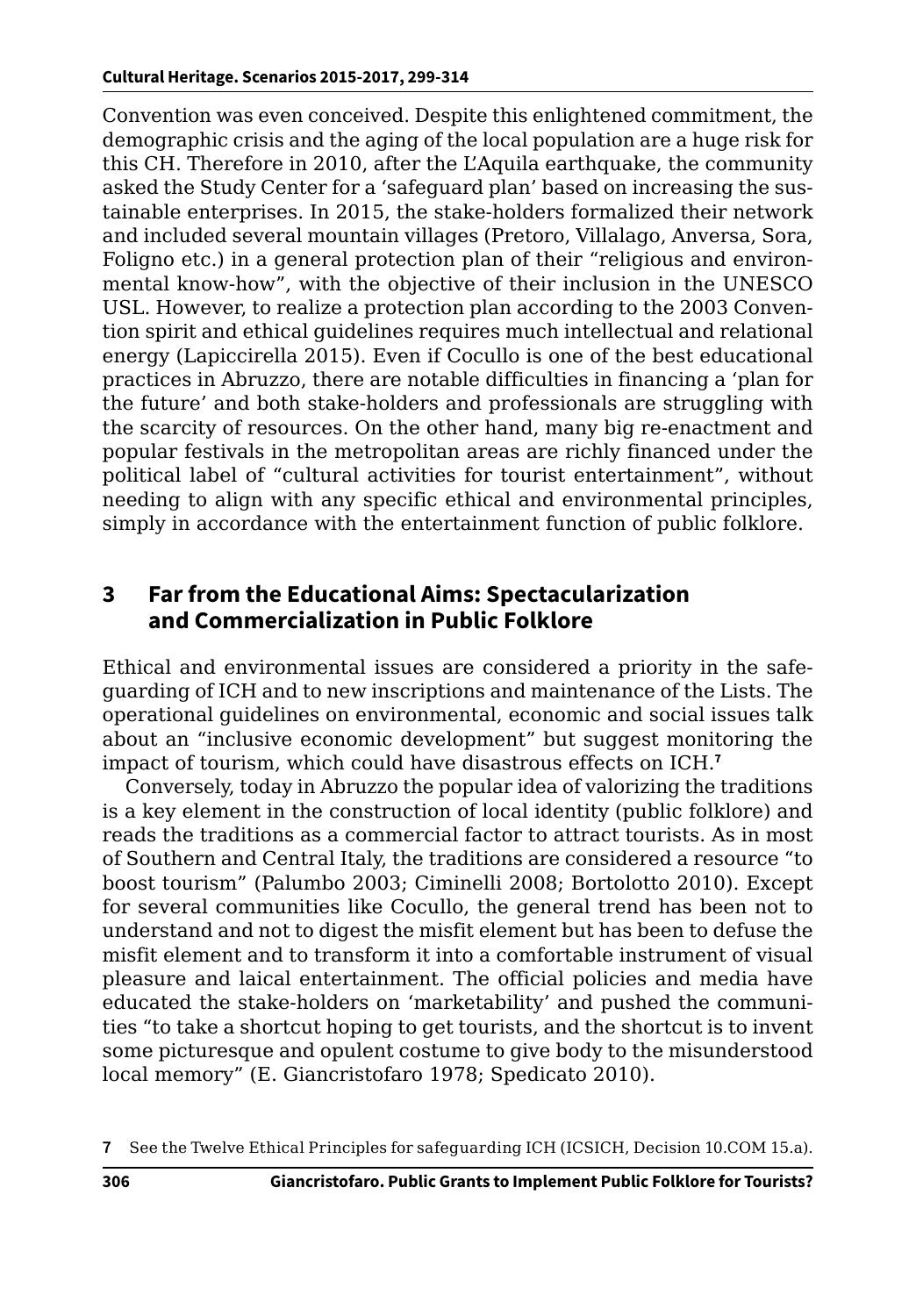This need to be 'ethnically marketable' through the act of opulent rituals related to the past started in the main cities, during the '80s, when several historical parades were founded to celebrate demographic success, to consecrate commercial leadership and to provide summertime entertainment for residents and visitors. So the policy of laical and historical parades (or re-enactments) started as "the main cultural policy" but required a large amount of funding, even  $\epsilon$ 200,000 per year for each historical parade. Over several decades, this cultural policy has produced a 'new cultural industry' in Abruzzo (L. Giancristofaro 2017). Today, the communities perform around 60 annual laical parades in historical dress. These events take place mainly in the summer, often collocated near the old religious festivals to revitalize or replace them. These parades have a ritual format and refer to different historical periods (the Roman era, the Middle Ages, the Renaissance, the Catholic Counter-Reformation, the Baroque, the Reign of the two Sicily).**<sup>8</sup>** This 'virtual past' flows through tools that do not coincide with the region's oral memory and do not stimulate a creative and sustainable interpretation of the past.**<sup>9</sup>** Horse-drawn luxury carriages, robes with ermine garniture, feudal dresses with long trains and crinoline, huge skirts, are rented in every annual parade in need of huge organization to perform in few hours the aesthetic scenes that are standardized in the popular imagination through historical movies.**10** Probably the historical parades aim to formalize the cultural hegemony of the historical residents in front of the newcomers. The parades are run by local associations, which engage the popular actors according to criteria that are useful to the top local families. The notable families of today enact the imaginary notable families of yesterday and through the symbols they legitimize the current hierarchies. So, the notable families act in the parade, while the non-notable families must be only spectators, to better embody this representation of present society. The parades relegate the popular actresses to a decorative role and expel the poverty out from this aesthetic imagination aimed to perform the "beautiful wives of the Middle Ages no-

**8** The most important and expensive events are designed to relive the glory of the Middle Ages but a new trend is growing, inspired by the period when the Abruzzi were governed by the Bourbons (before the Unification of Italy). The institutional websites present these new historical re-enactments as "the regional excellence".

**9** The first international opening of the various expressions of oral memory transmission was in the UNESCO *Recommendation on the Safeguarding of Traditional Culture and Folklore* (1989). This recommendation was soon superseded by the much more comprehensive and effective tool, which is the ICH paradigm.

**10** This new 'cathodic imagination' about the past, has created a new kind of multiple identity in local actors. Many of them now feel compelled to prove that they are the true descendants of the nobles of the city or they pretend that their family presence in the town dates back to the Middle Ages, or they even boast of keeping in their wardrobe many historical costumes as their personal 'time machine' (L. Giancristofaro 2017).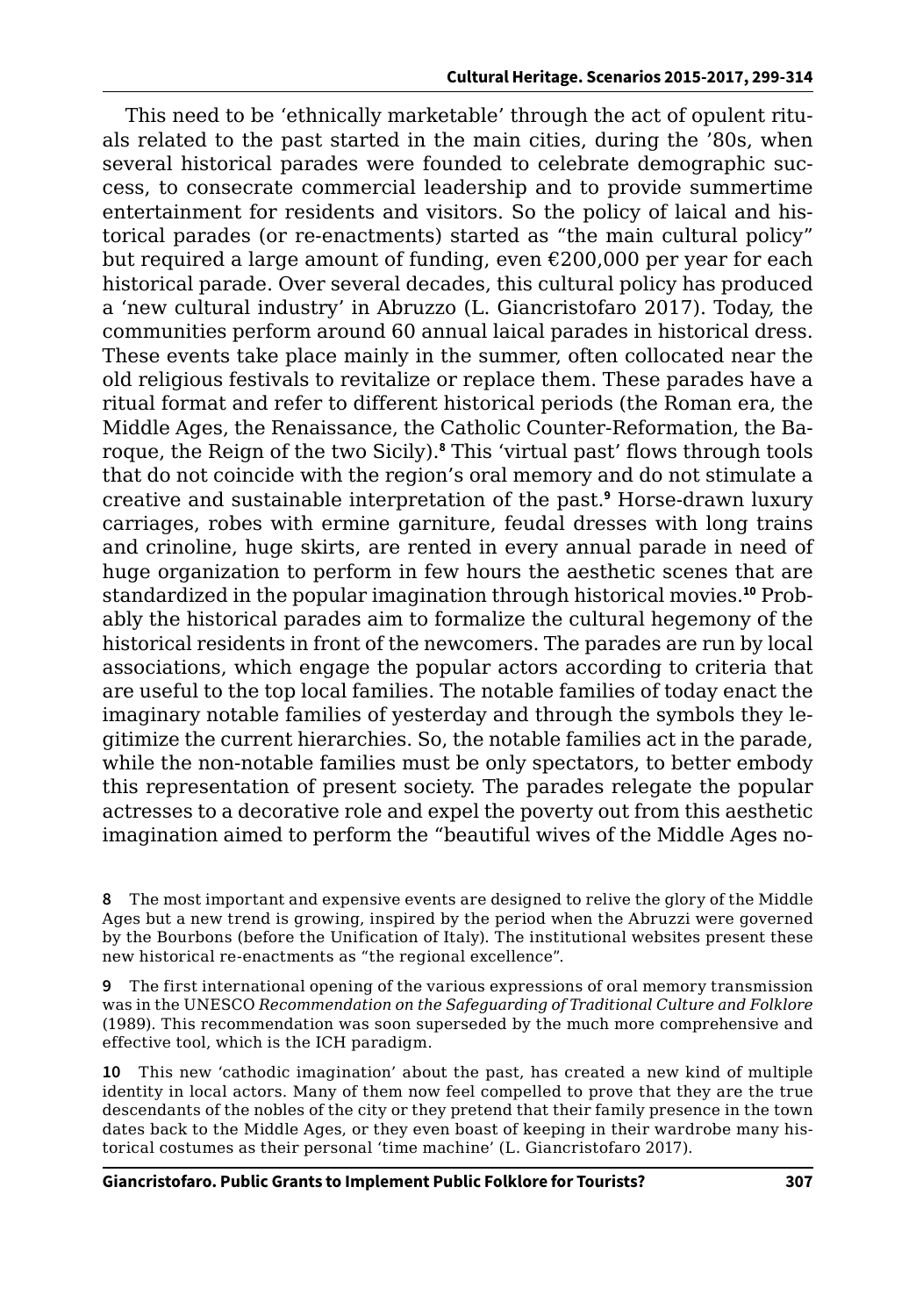tables" and "the honorable wives of the rich shepherds in the nineteenth century". This could encourage gender, class and citizenship inequality; however, the agency of these events aims to preserve local power. The parades exclude the newcomers and relegate the participants to the role of passive spectators through the radical differentiation between actors and spectators that is expressed by the new costumes. However, the thrilling rhythm (drums, trumpets, sound of horses, folk dance and music) creates a festive effervescence and the population likes these urban parades (L. Giancristofaro 2006). Of course, this subject should be accompanied by a deeper ethnography on the creative forms of mass consumption that anthropology has wrongly considered non-authentic and anti-cultural, because is undeniable that the parades and the folk revivals can be heritage (Miller 2008; Heinich 2012), because each community has its own way to produce a public entertainment. The public folklore has today an industrial organization: thanks to considerable finances and political sponsorship, the associations have been transformed into powerful networks and into twinning of parades, to reinforce the sumptuousness of events. However, no resource is committed to a thoughtful and critical path, because the popular entertainment is focused on the visual power and beauty of the show. Indeed, the main aim is to strengthen a political representation at the top of the institutions. The educational, ethic and environmental aims are quite neglected.**<sup>11</sup>**

At the start of the twenty-first century, the policy of laical and historical parades (or re-enactments) in major cities conditioned and implemented the foundation of new laical re-enactments even in the villages. This quick contamination was enabled by social media, which is a tool through which the smaller communities can control what they do in other villages. Compared to the secular, well organized and lavish parades, the "old and simple religious festivals" seem to be household activities which in the end will disappear altogether from the villages. For example, in villages it has quickly reduced religious festivals and communal meals based on the principle of a fair exchange, and the today's 'sagre' and 'panarde' are a merely commercial entertainment for the tourists who pay for the meals and enjoy of waiters in medieval dress (L. Giancristofaro 2017). The local re-enactments using theatrical costumes have increased and need public sponsors to pay for the professionals to implement the 'marketability' of the festival, in the "global sell of the ethnicity" (Comaroff 2009).

So, the regional pattern is more and more directed towards a public folklore aimed at making entertainment a weapon of mass distraction. The festivals inspired by the past are now a sort of 'brand item' of capi-

**<sup>11</sup>** The stake-holders, the local politicians and the communicators often describe these element as UNESCO Living Human Treasures or claim for their candidature in the List of the Masterpieces, even if they do not participate in the ICH programs.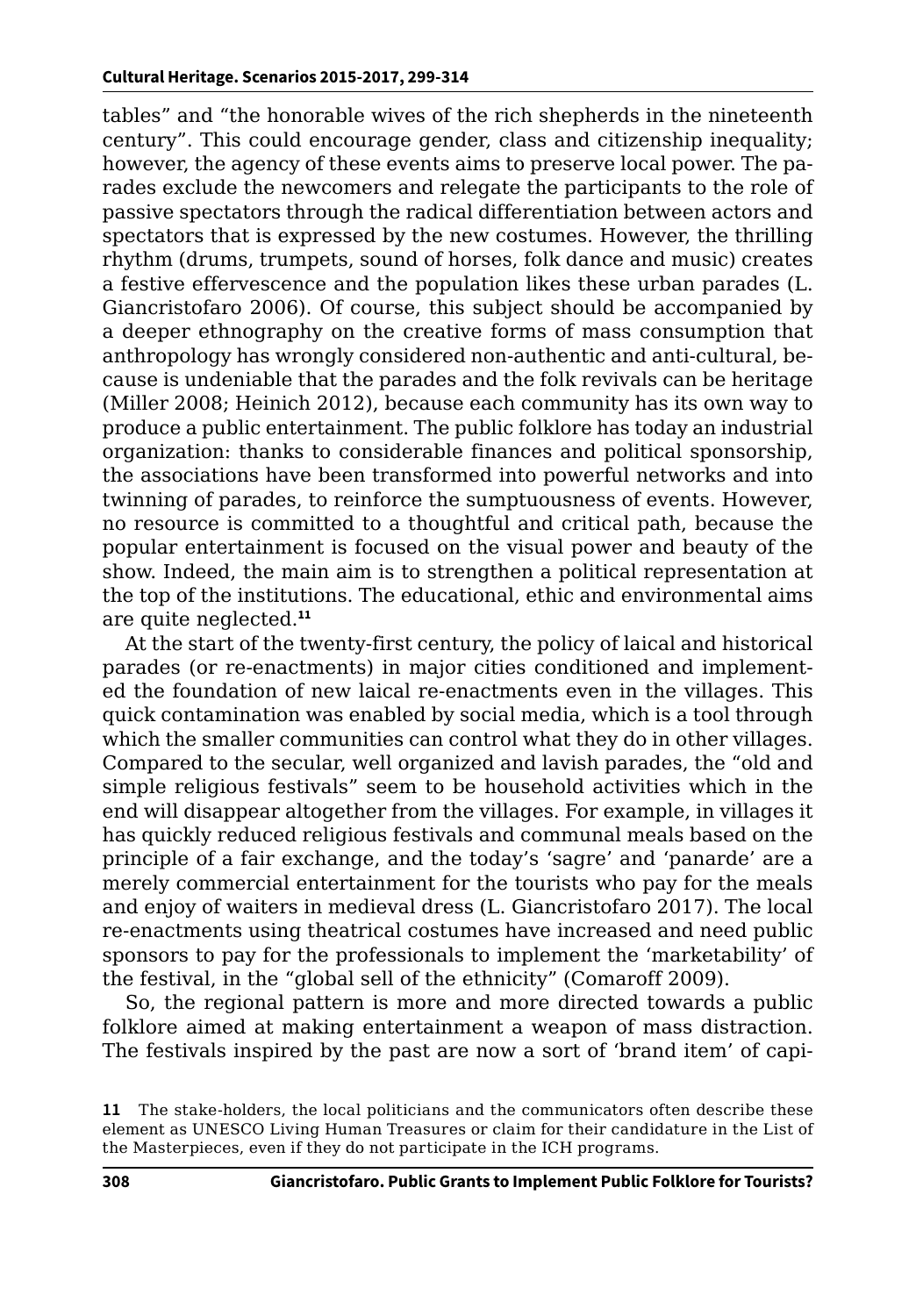talistic culture. They absorb many public resources, amongst whom are the volunteers in historical research who are considered very important to ensure that performance is 'pure' and adherent to an imaginary past model. The local historical research should instead work for education, for the social awareness and consciousness, but now it aims mostly to reassure the community around "their cultural authenticity"; to sew the magnificent and historical costumes; to explore the possibility of getting some vague 'UNESCO label' to increase the prestige of the local leaders.

Observing both the historical parades and the new folk-revivals, which are a product of industrial mass culture meets local culture, I conclude that the situation will be exacerbated by digital technology. Digital technology is based on the ability to reproduce the temporal spaces in a virtual way, so today a large set of heterogeneous and historical data are also available on screen, maintaining the users in an eternal 'present time'. The users easily lose their diachronic dimension and historical perspective, and even the sense and the meanings of their CH (L. Giancristofaro 2017). Thus, it is not surprising that the communities overthrow their old devotions and obtain public finance for new historical parades. Rather, we should be asking why the institutional funding is so readily available without a pursuit of ethical or environmental aims, and why the institutions do not draw up some rules to apply the paradigm of ICH.

Of course, here it is impossible to give an exhaustive framework of the regional public practices. Anyway, I critically examined the legitimations process through new media and the authorities to represent folk culture, and I see how the ideologies informing these representations are often motivated by a cultural exclusivism (L. Giancristofaro 2017). Except few initiatives, the relationship between public practice and the academy is tenuous, and the cultural operators still lack a basic education in ICH policies and responsibilities. Once the communities become informed and educated, they are quite upset by the institutional and popular interpretation of 'excellence', wrongly excited by magic items that border identity, confining 'ethnicity' into a framework of 'cultural authenticity'. The Abruzzo communities urgently need to be supported on the ICH guidelines and face their future in a responsible, honest and realistic way, hopefully so they become a symbol of sustainability and a pacific vehicle between cultures. Therefore, the Forum of the ICH Conventions should realistically consider what the public folklore could become within a local sphere that misses the right information and rules.

### **4 The Dilemmas about an ICH Regional Law**

To be an anthropologist today increasingly means to study contradictions, *i.e.* the basic aspect of cultural studies and human life. The cultural an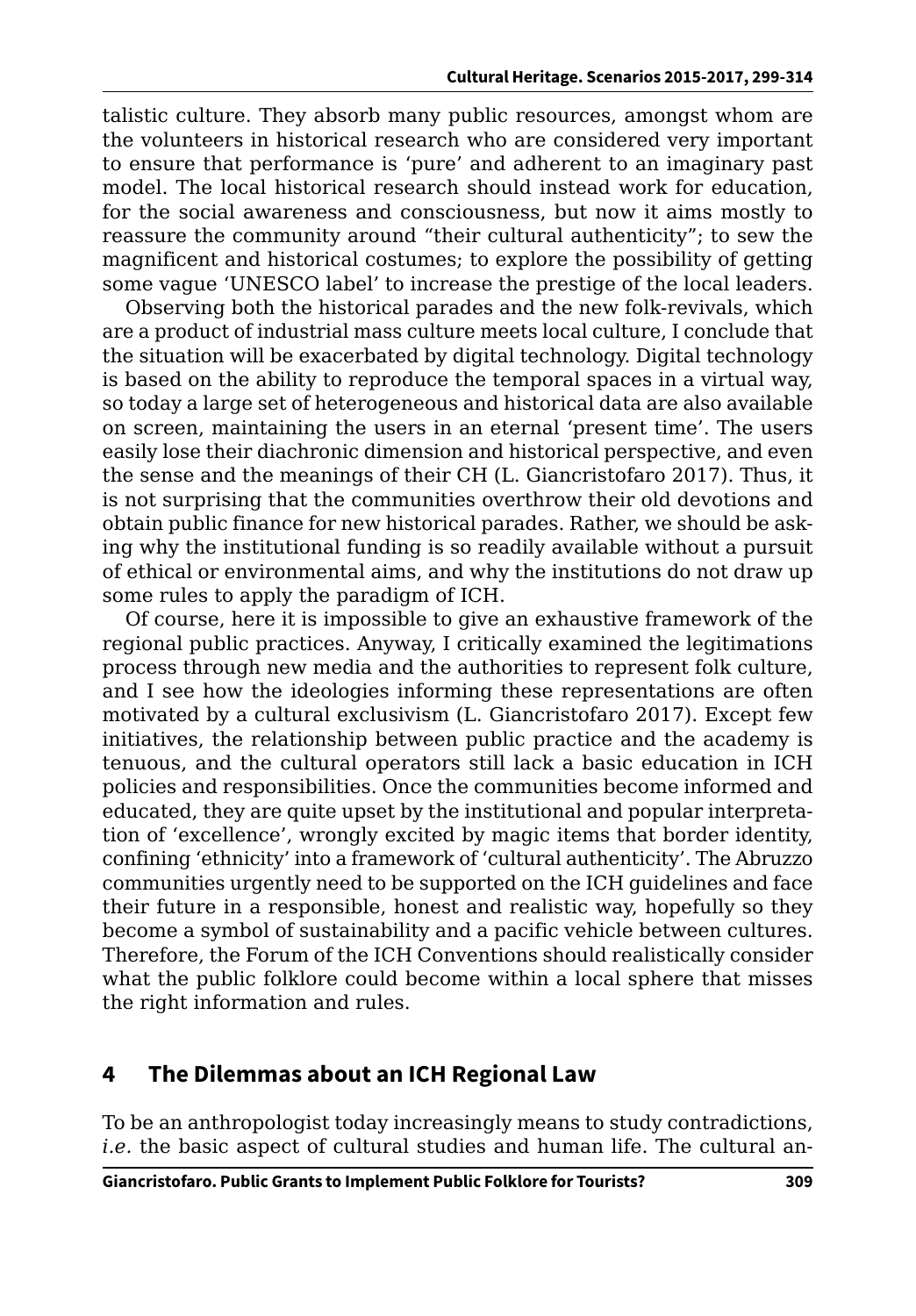thropologist can help with singular safeguard practices but can also help with the evaluation of the application of laws at institutional level. With this new professional sense, I am going to conclude this essay.

Since 2003, international legal instruments have configured a legal category which is extraordinary but 'impure' and in order to be applied requires much public training, that in Abruzzo is still lacking. Here, the situation around the ICH lacks institutional coordination, considering that several elements are competing to be enrolled in the UNESCO ICH List label, having started out individually and without regional consultation. So, an ICH Regional Law is the only way to apply to local communities (for example, the Pro Loco and the Cultural Associations) the precious ethical guidelines issued by the ICSICH, as I publically declared in 2015 after the Ethical Principles publication.**<sup>12</sup>** An ICH Regional Law means in fact to create an Inventory, to move the communities towards a reflexive attitude and to hopefully regulate the funds distribution in a fairer direction. So, the Chief of the Regional Department for Environment, Land, Parks and Popular Traditions asked a group of 'volunteer consultants' to write the ICH Regional law. I was the sole representative of academia and I noted the absence of the law scholars and also of the UNPLI, which in my opinion would have been essential to develop an inclusive Law. Since many members of the assembly lacked the ICH know-how, the work of elaboration has been participative but difficult and contradictory.

In my reading of the Abruzzo ICH, inclusion and equality are basic factors of empowerment: these policies are important in an area where cultural colonialism has stimulated fragmentation, parochialism, conflict and envies, described in detailed studies (Spedicato 2010; L. Giancristofaro 2017). Therefore, I propose to write an ICH Law aimed to promote inclusivity and cooperation at local, national and international level, suggesting that more than ever associations for historical re-enactment should take part according to ICH guidelines, because of their strong legitimacy in the territory. I also suggest that it is necessary to promote a clear ICH international cooperation strategy to reinforce social boundaries, because the associations for tradition often work like a patronal power. Unfortunately, in regulating the regional intangible domain (definition, identification, safeguard), an unexpected problem has emerged: the operators were not too familiar with Ethical Principles and either with the sense of the safeguard. Many operators mistook the ICH paradigm with the ethno-anthropological documents that in Abruzzo are professionally inventoried in the CADRA, which excludes the modernity items. Of course, a festival like San Domenico in Cocullo is deeply inventoried in the CADRA,

**<sup>12</sup>** The Twelve Ethical Principles for safeguarding intangible cultural heritage (Decision 10.COM 15.a).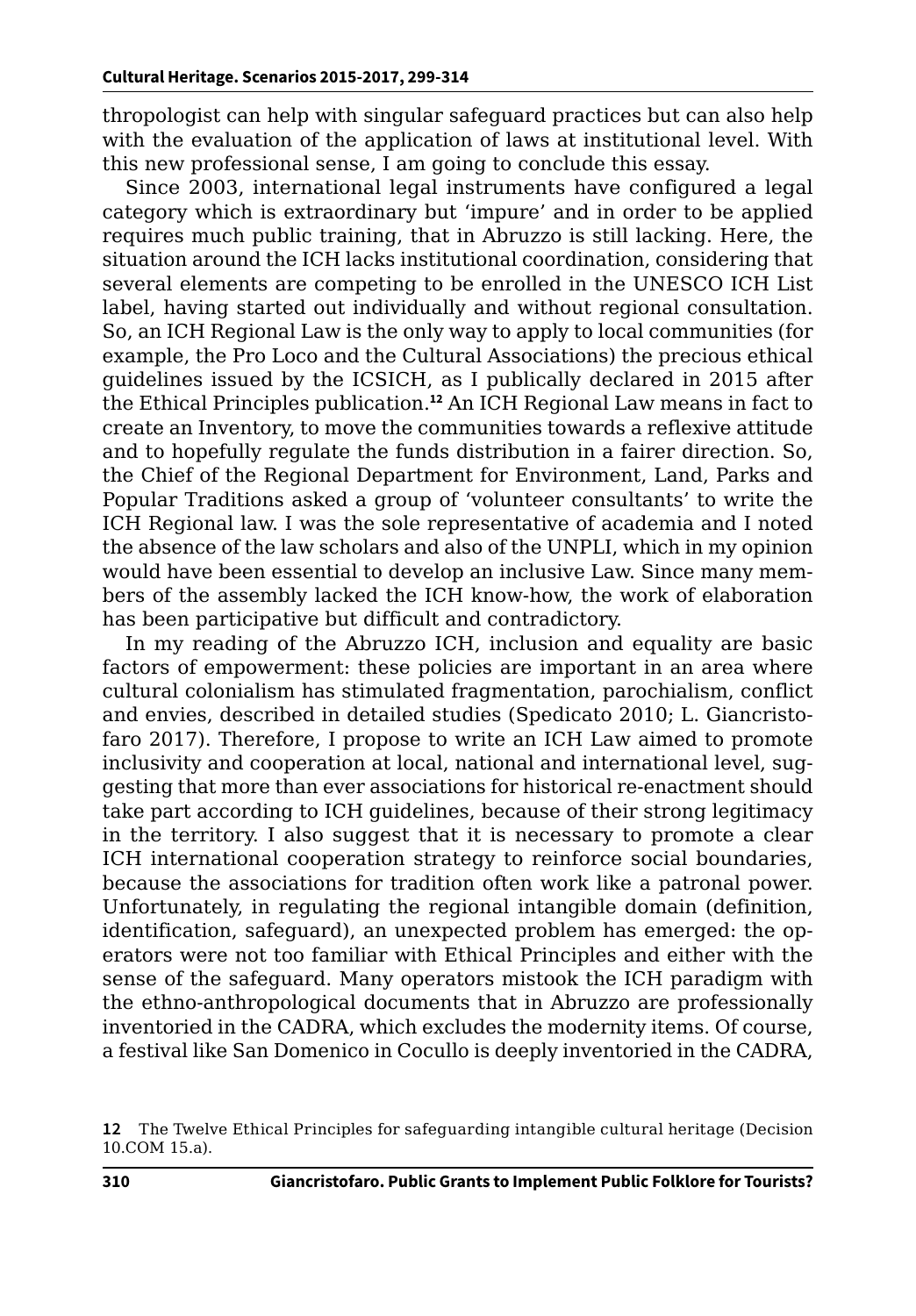besides the customs that are no longer practiced. So, when I proposed the creation of a regional inventory ICH "inclusive and open also to new items (I mean the historical re-enactments), to implement an educational aim", many operators protested, claiming that the Abruzzo ICH inventory should be reserved for the living heritage over 75 years of age. So, the final project could be affected by this 'self-defence' of the operators who are devoted to the marginal micro-communities, without know actually the ICH inclusive and pedagogical approach. Someone should finally explain to the operators that the ICH safeguard is not a simple documentation of ethnological items.

And there is more. The majority of the consultant assembly requested a motion to set up an ICH Study Centre working as an evaluating competent authority in the management and distribution of funds. Personally, I would rather follow the guidelines of the "integration Proposals for the Safeguarding of the ICH" that in 2013 were developed by a team of academics for the purpose of drawing up the Draft Law on the Culture of the Veneto Region (Picchio Forlati 2014). According to the Veneto guidelines, in fact, to ensure the concentration of economic resources on the most deserving initiatives, the region established a partnership with NGOs, universities and research centers, avoiding the creation of a new and expensive structure within the public administration. A new regional structure designed to safeguard the ICH, in fact, could be the reason for the difficulties in the implementation of the Abruzzan ICH law, which the Regional Council has not yet approved. In the meantime, the fact that several big festivals are still institutionally financed whilst the smaller communities are left to themselves, is increasing the internal competition to be enrolled in the UNESCO ICH List label and while no reflexive path seems to be put in place nothing changes.

Of course, the Regional Law will be institutionally reviewed and I trust after many reviews the Law will be aligned with the standards. Anyway, this sample is only a small part of a general frame of deficiencies in the application of the ICH 2003 Convention. In Italy, the MiBACT is still unable even to 'think' through an idea of an ICH. Indeed, in the Urbani's 2004 Code, art. 7bis (2008), provides mere protection (not a safeguard action) only for the intangible expressions that are "represented by material evidence". It is therefore no surprise when the cultural stake-holders involved in old and new festivals cannot even 'think' about the ICH and its wider educational goals, because they are drawn by popular goals such as the marketing is (Khaznadar 2014).

The 2003 UNESCO Convention's requirement for a safeguard activity will continue to fail to be implemented in Italy if the cultural stake-holders and the Pro Loco do not receive a professional training about the ICH. The Italian and European ICH institutions should reflect upon what the State now risks becoming within society and should resolve the inconsistencies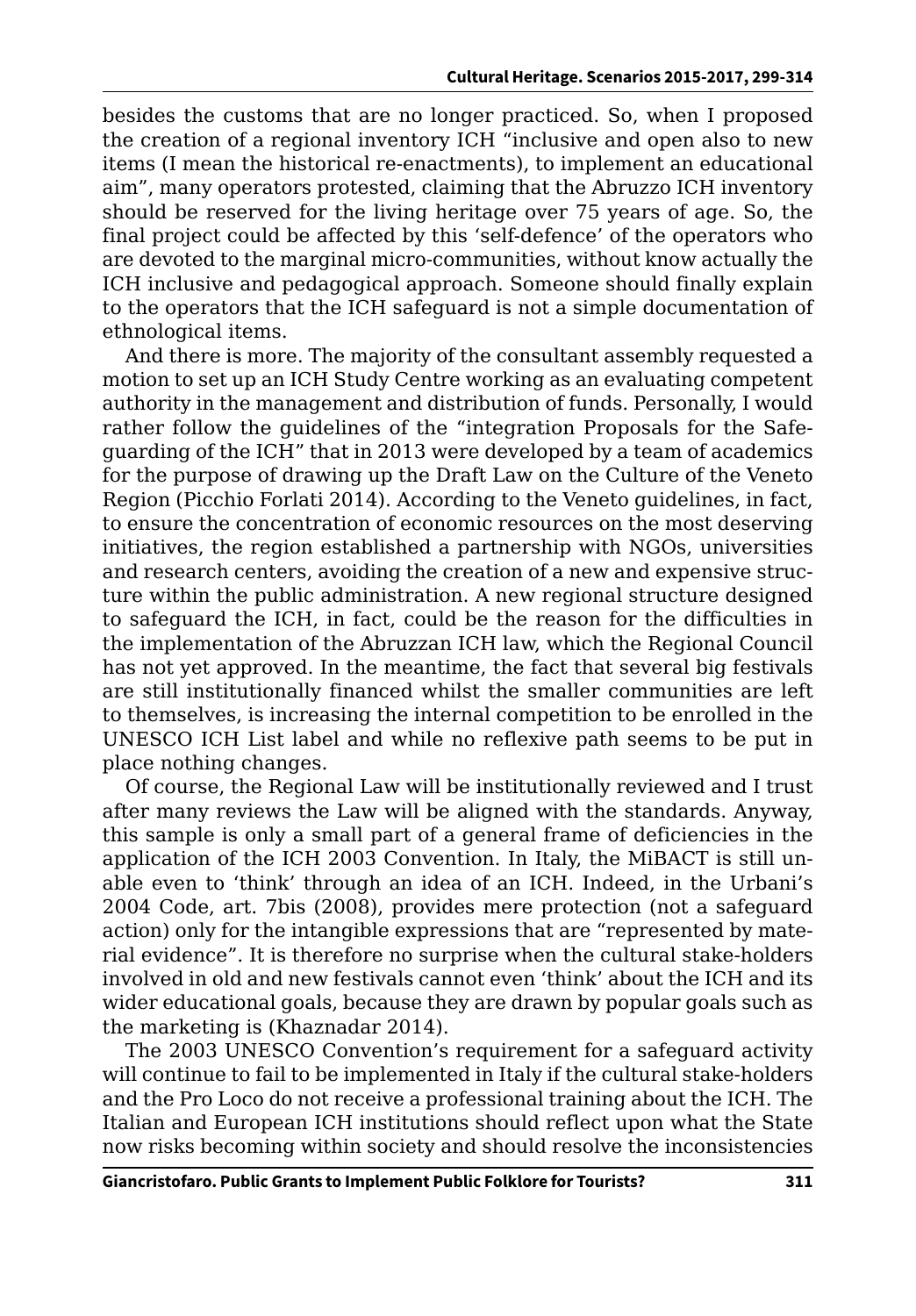and delays of the institutions on the territory. Institutional inconsistencies and delays increase the lack of an intangible heritage education, whereas institutions should have the duty to decrease this gap. Institutional inconsistencies and delays are unfortunately intertwined with the resurrection of old romantic metaphors for folk tradition as a static, organic and inviolable body, with defence mechanisms against cultural diversity and creativity, with the attitude of exclusivity and closure that stimulates conflict and blocks any kind of sustainable development. Therefore, today more than ever, scholars should work with stake-holders, institutions and cultural brokers, to realize a change of perspective through the "social use of cultural anthropology" that, from Boas to Gramsci, was indicated as the primary objective for the reflection on cultural diversity and folklore.

#### **Bibliography**

- Andrianopoulou, Panagiota (2008). "The Serpent in the Greek Folk Traditions". Giancristofaro, Lia (a cura di), *Il serpente nell'area del mediterraneo. Culti, riti, miti*. Lanciano: Publishing House Rivista Abruzzese.
- Appadurai, Arjun (1996). *Modernity At Large: Cultural Dimensions of Globalization*. Minneapolis: University of Minnesota Press.
- Arantes, Antonio (2009), "Limits, Uses and Implications of Intangible Cultural Heritage Inventories". Kono, Toshiyuki (ed.), *Intangible Cultural Heritage and Intellectual Property*. Cambridge: Intersentia, 51-75.
- Bauman, Zygmunt (2007). *Consuming Life*. Cambridge: Polity.
- Bortolotto, Chiara (2010). "Addio al territorio? Nuovi scenari del patrirmonio culturale immateriale". *Lares. Quadrimestrale di studi demoetnoantropologici*, 76(3), 18-36.
- Ciminelli, Maria Luisa (2008). "Salvaguardia del patrimonio culturale immateriale e possibili effetti collaterali: etnomimesi ed etnogenesi". Zagato, Lauso (a cura di), *Le identità culturali nei recenti strumenti Unesco*. Padova: CEDAM, 99-122.
- Cirese, Alberto Mario (1973). *Cultura egemonica e culture subalterne*. Palermo: Palumbo.
- Clemente, Pietro (2014). "Antropologo Giardiniere". *Antropologia Museale*, 34-36, 23-25.
- Comaroff, John L.; Comaroff, Jean (2009). *Ethnicity, Inc.*, Chicago: University of Chicago Press.
- De Varine, Hugues (2005). *Radici del futuro. Il patrimonio culturale al servizio dello sviluppo locale*. Bologna: CLUEB.

De Martino, Ernesto (1959). *Sud e magia*. Milano: Feltrinelli.

De Martino, Ernesto (1978). *La fine del mondo, contributo all'analisi delle apocalissi culturali*. Torino: Einaudi.